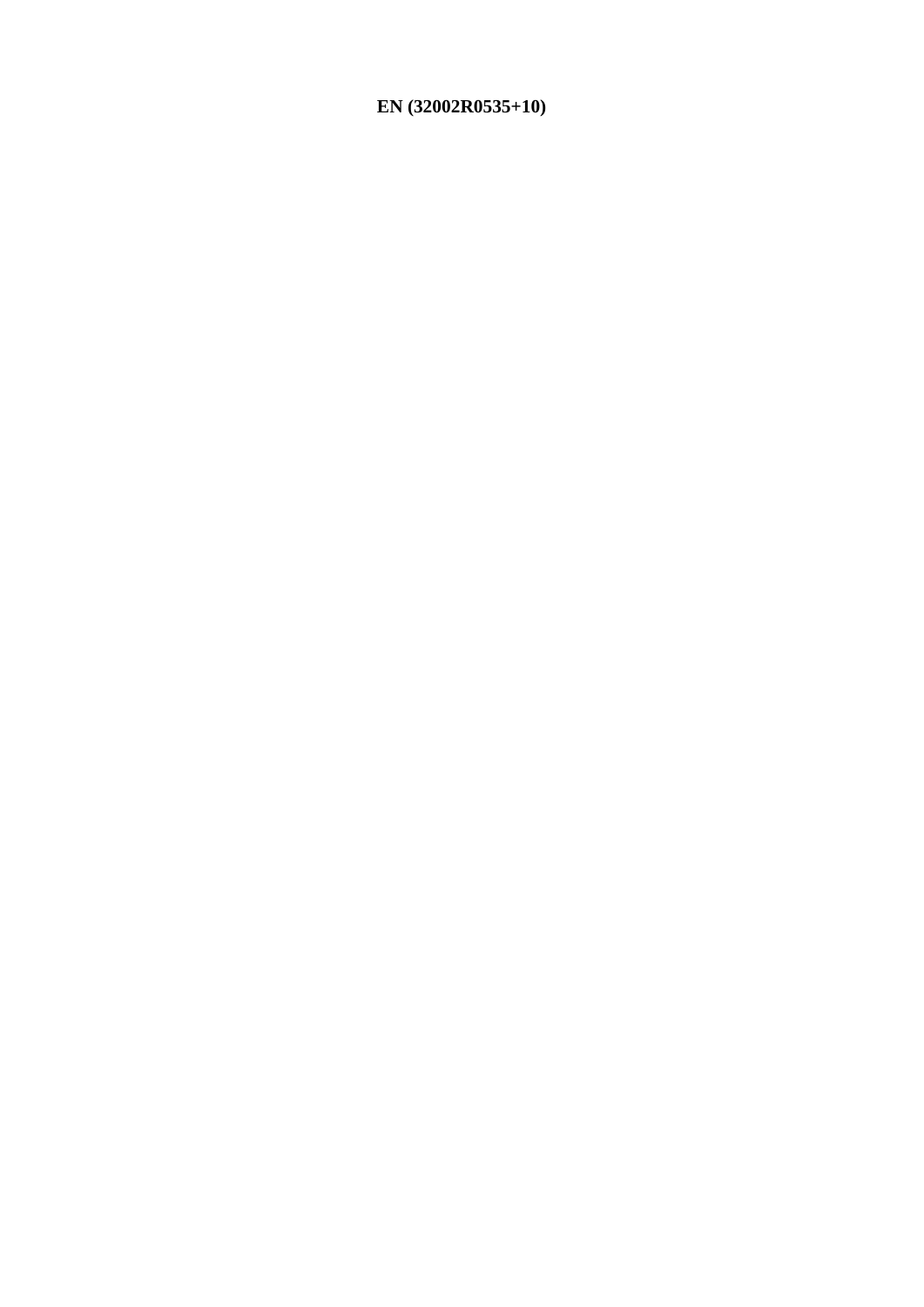## **DECISION OF THE EEA JOINT COMMITTEE No 30/2003**

#### **of 14 March 2003**

## **amending Annex I (Veterinary and phytosanitary matters) to the EEA Agreement**

#### THE EEA JOINT COMMITTEE,

Having regard to the Agreement on the European Economic Area, as amended by the Protocol adjusting the Agreement on the European Economic Area, hereinafter referred to as 'the Agreement', and in particular Article 98 thereof,

#### Whereas:

- (1) Annex I to the Agreement was amended by Decision of the EEA Joint Committee No [1](#page-1-0)57/2002 of 6 December 2002<sup>1</sup>.
- (2) Commission Regulation (EC) No 535/2002 of 21 March 2002 amending Annex C to Council Directive  $64/432/EEC$  and amending Decision 2000/330/EC<sup>2</sup> is to be incorporated into the Agreement.
- (3) Commission Decision 2002/261/EC of 25 March 2002 amending Decision 93/198/EEC laying down a model for the animal health conditions and veterinary certification for the import of domestic ovine and caprine animals from third countries and amending Annex E of Council Directive 91/68/EEC laying down the animal health conditions governing intra-Community trade in ovine and caprine animals<sup>3</sup>, as corrected by OJ L 94, 11.4.2002, p. 34, is to be incorporated into the Agreement.
- (4) Commission Decision 2002/270/EC of 9 April 2002 amending Decisions 93/24/EEC, 93/244/EEC and 2001/618/EC as regards the list of Member States and regions free of Aujeszky's disease and regions where approved Aujeszky's disease eradication programmes are in place<sup>4</sup> is to be incorporated into the Agreement.
- (5) Commission Decision 2002/279/EC of 12 April 2002 amending Decision 2000/666/EC and Decision 2001/106/EC as regards the establishment of a model for lists of approved quarantine facilities or centres for imports of birds in the Member States<sup>5</sup> is to be incorporated into the Agreement.
- (6) Commission Decision 2002/341/EC of 3 May 2002 amending Decision 2001/296/EC as regards the list of approved laboratories for checking the effectiveness of

 $1$  OJ L 38, 13.2.2003, p. 3.

 $^{2}$  OJ L 80, 23.3.2002, p. 22.

 $3$  OJ L 91, 6.4.2002, p. 31.

 $^{4}$  OJ L 93, 10.4.2002, p. 7.

<span id="page-1-0"></span><sup>5</sup> OJ L 99, 16.4.2002, p. 17.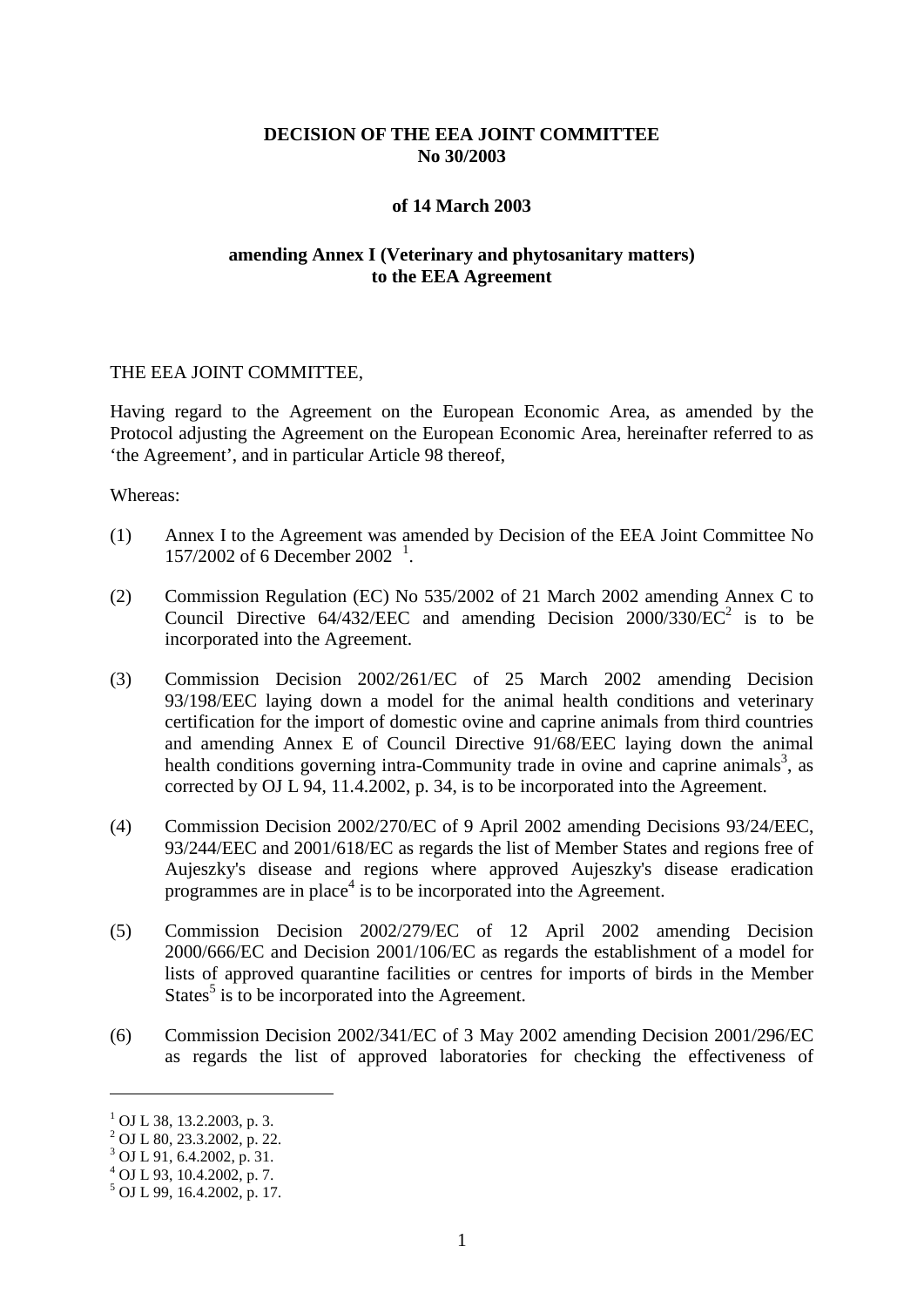vaccination against rabies in certain domestic carnivores<sup> $6$ </sup> is to be incorporated into the Agreement.

- (7) Commission Decision 2002/482/EC of 21 June 2002 amending Decision 93/52/EEC recording the compliance by certain Member States or regions with the requirements relating to brucellosis (B. melitensis) and according them the status of a Member State or region officially free of the disease<sup>7</sup> is to be incorporated into the Agreement.
- (8) Commission Decision 2002/544/EC of 4 July 2002 recognising the system of surveillance networks for bovine holdings implemented in Belgium in accordance with Council Directive  $64/432/EEC<sup>8</sup>$  is to be incorporated into the Agreement.
- (9) Commission Regulation (EC) No 1226/2002 of 8 July 2002 amending Annex B to Council Directive  $64/432/EEC<sup>9</sup>$  is to be incorporated into the Agreement.
- (10) Commission Decision 2002/588/EC of 11 July 2002 amending Decision 1999/466/EC establishing the officially brucellosis-free status of bovine herds of certain Member States or regions of Member States<sup>10</sup> is to be incorporated into the Agreement.
- (11) Commission Regulation (EC) No 1282/2002 of 15 July 2002 amending Annexes to Council Directive 92/65/EEC laying down animal health requirements governing trade in and imports into the Community of animals, semen, ova and embryos not subject to animal health requirements laid down in specific Community rules referred to in Annex A(1) to Directive  $90/425/EEC^{11}$  is to be incorporated into the Agreement.
- (12) Commission Decision 2002/598/EC of 15 July 2002 approving vaccines against bovine brucellosis within the framework of Council Directive  $64/432/EEC^{12}$  is to be incorporated into the Agreement.
- (13) This Decision is not to apply to Iceland and Liechtenstein,

HAS DECIDED AS FOLLOWS:

## *Article 1*

Chapter I of Annex I to the Agreement shall be amended as specified in the Annex to this Decision.

#### *Article 2*

The texts of Regulations (EC) Nos 535/2002, 1226/2002 and 1282/2002 and Decisions 2002/261/EC, 2002/270/EC, 2002/279/EC, 2002/341/EC, 2002/482/EC, 2002/544/EC,

 $6$  OJ L 117, 4.5.2002, p. 13.

<sup>7</sup> OJ L 166, 25.6.2002, p. 23.

 $\frac{8}{9}$  OJ L 176, 5.7.2002, p. 46.<br> $\frac{9}{9}$  OJ L 179, 9.7.2002, p. 13.

<sup>10</sup> OJ L 187, 16.7.2002, p. 52.<br><sup>11</sup> OJ L 187, 16.7.2002, p. 3.<br><sup>12</sup> OJ L 194, 23.7.2002, p. 45.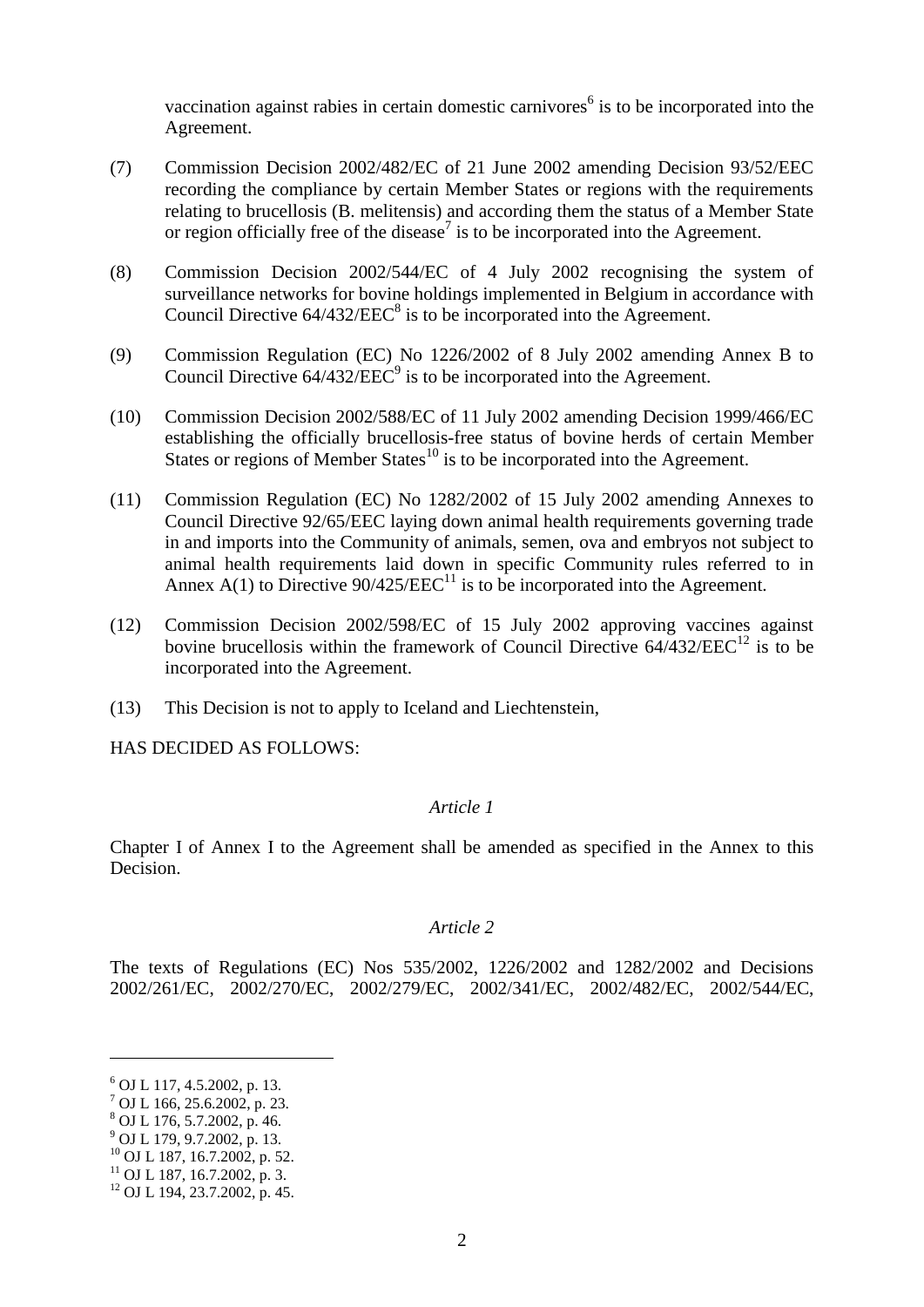2002/588/EC and 2002/598/EC in the Norwegian language, to be published in the EEA Supplement to the *Official Journal of the European Union*, shall be authentic.

## *Article 3*

This Decision shall enter into force on 15 March 2003, provided that all the notifications under Article 103(1) of the Agreement have been made to the EEA Joint Committee<sup>\*</sup>.

#### *Article 4*

This Decision shall be published in the EEA Section of, and in the EEA Supplement to, the *Official Journal of the European Union*.

Done at Brussels, 14 March 2003.

## *For the EEA Joint Committee The President*

### *P. Westerlund*

*The Secretaries to the EEA Joint Committee*

*P.K. Mannes M. Brinkmann*

<sup>\*</sup> No constitutional requirements indicated.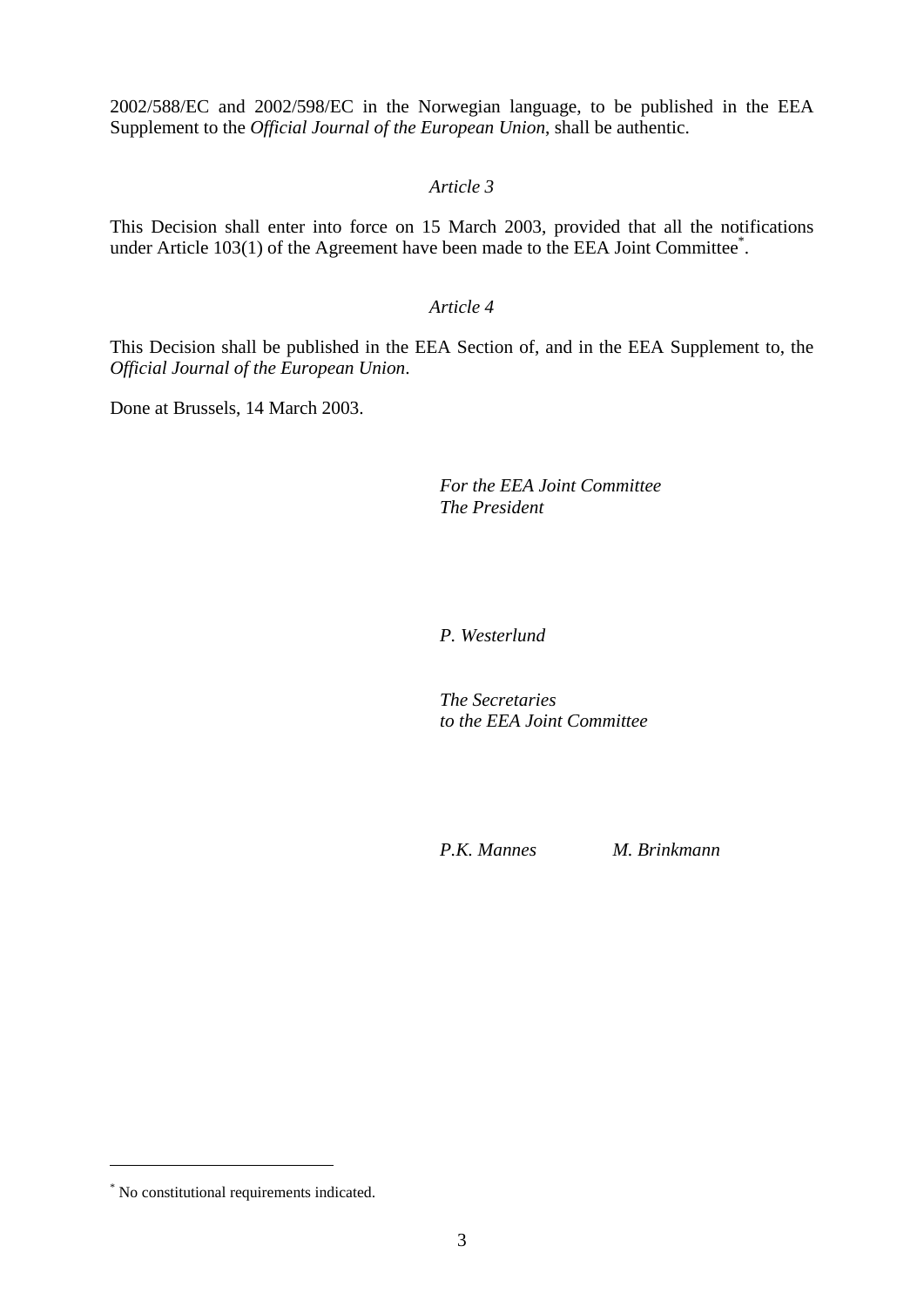## **ANNEX TO DECISION OF THE EEA JOINT COMMITTEE No 30/2003**

Chapter I of Annex I to the Agreement shall be amended as specified below:

- 1. The following indents shall be added in point 1 (Council Directive 64/432/EEC) in Part 4.1:
	- '- **32002 R 0535**: Commission Regulation (EC) No 535/2002 of 21 March 2002 (OJ L 80, 23.3.2002, p. 22),
	- **32002 R 1226**: Commission Regulation (EC) No 1226/2002 of 8 July 2002 (OJ L 179, 9.7.2002, p. 13).'
- 2. The following indent shall be added in point 2 (Council Directive 91/68/EEC) in Part  $4.1:$ 
	- '- **32002 D 0261**: Commission Decision 2002/261/EC of 25 March 2002 (OJ L 91, 6.4.2002, p. 31), as corrected by OJ L 94, 11.4.2002, p. 34.'
- 3. The following indent shall be added in points 9 (Council Directive 92/65/EEC) in Part 4.1 and 15 (Council Directive 92/65/EEC) in Part 8.1:
	- '- **32002 R 1282**: Commission Regulation (EC) No 1282/2002 of 15 July 2002 (OJ L 187, 16.7.2002, p. 3).'
- 4. The following indent shall be added in point 14 (Commission Decision 93/52/EEC) in Part 4.2:
	- '- **32002 D 0482**: Commission Decision 2002/482/EC of 21 June 2002 (OJ L 166, 25.6.2002, p. 23).'
- 5. The following indent shall be added in point 46 (Commission Decision 1999/466/EC) in Part 4.2:
	- '- **32002 D 0588**: Commission Decision 2002/588/EC of 11 July 2002 (OJ L 187, 16.7.2002, p. 52).'
- 6. The following shall be added in point 55 (Commission Decision 2000/330/EC) in Part 4.2:

', as amended by:

- **32002 R 0535**: Commission Regulation (EC) No 535/2002 of 21 March 2002 (OJ L 80, 23.3.2002, p. 22).'
- 7. The following shall be added in point 61 (Commission Decision 2001/106/EC) in Part 4.2:

', as amended by:

- **32002 D 0279**: Commission Decision 2002/279/EC of 12 April 2002 (OJ L 99, 16.4.2002, p. 17).'